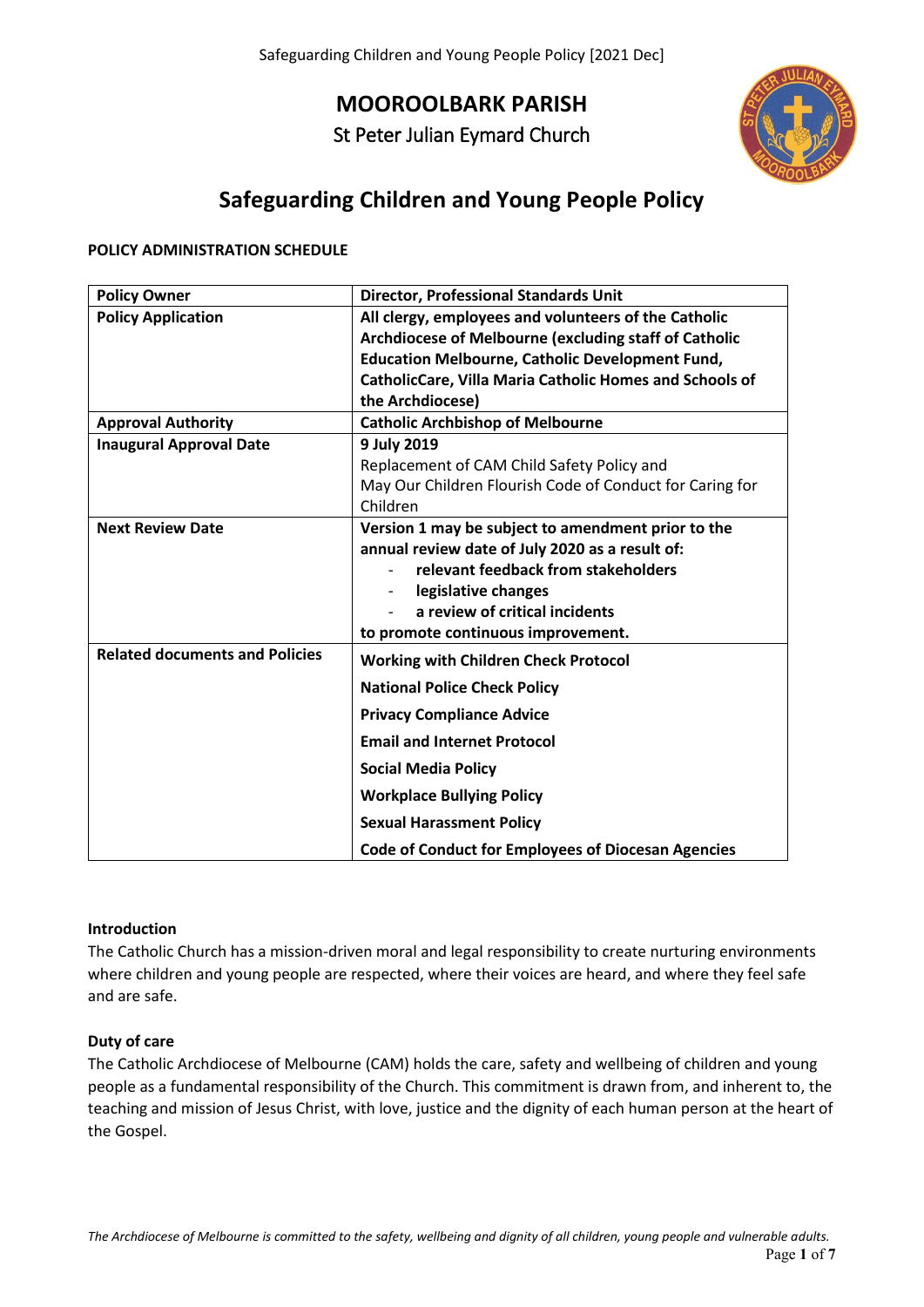## **Right to safety and participation**

A culture of safety within the Church ensures that children and young people (defined as a person under 18 years of age) can actively and fully participate in the life of the Church and realise their potential in a faith community. CAM has a zero tolerance for all forms of child abuse and maltreatment and is committed to protecting children and young people from harm.

## **Child abuse**

Child abuse or maltreatment is defined as an act (or series of acts) that endangers a child or young person's physical or emotional health or development and/or a failure to provide conditions to the extent that the health and development of the child or young person is significantly impaired or placed at risk.

Categories of abuse and maltreatment include:

- **Physical abuse**
- **s** sexual abuse including grooming
- emotional abuse including spiritual abuse
- **Filter** family violence
- **neglect**
- **u** discrimination
- **•** bullying

Signs and indicators of child abuse or maltreatment are not always obvious. Physical abuse may be more visible than other forms of abuse (e.g. bruising). Neglect is harder to identify as it consists of a failure to provide adequate care and attention. Likewise, you may not witness discrimination or bullying in relation to disability, mental illness, family violence, skin colour or race, gender identity or sexual orientation. However, it may result in signs or indicators in the child's behaviour, for example social withdrawal and depression.

All children and young people are vulnerable but there are some children and young people who have an even higher risk of abuse than the general population. They are children who have experienced abuse before or who have a disability, are from culturally and linguistically diverse backgrounds, those experiencing poverty or homelessness or out of home care. Similarly, the child safety needs of Aboriginal and Torres Strait Islander children and young people are more acute due to a history of racism, marginalisation and dispossession.

### **Dignity of children and young people**

CAM values the contribution and dignity of all children and young people and creates opportunities to involve children and young people in decision-making about programs, activities and events that affect them. CAM recognises that the need for empowerment of all children and young people, especially those at greater risk of abuse. Their involvement in decision-making can be a significant protective factor in preventing abuse within Church organisations.

### **Informing and involving parents (and guardians) in promoting child safety**

CAM acknowledges that effective child safety within parishes, agencies and entities cannot be undertaken without the involvement of parents (and guardians) and seeks to engage parents as critical partners in promoting the safety of children and young people. The involvement of parents and guardians of children and young people who are more vulnerable to experiencing abuse is particularly important.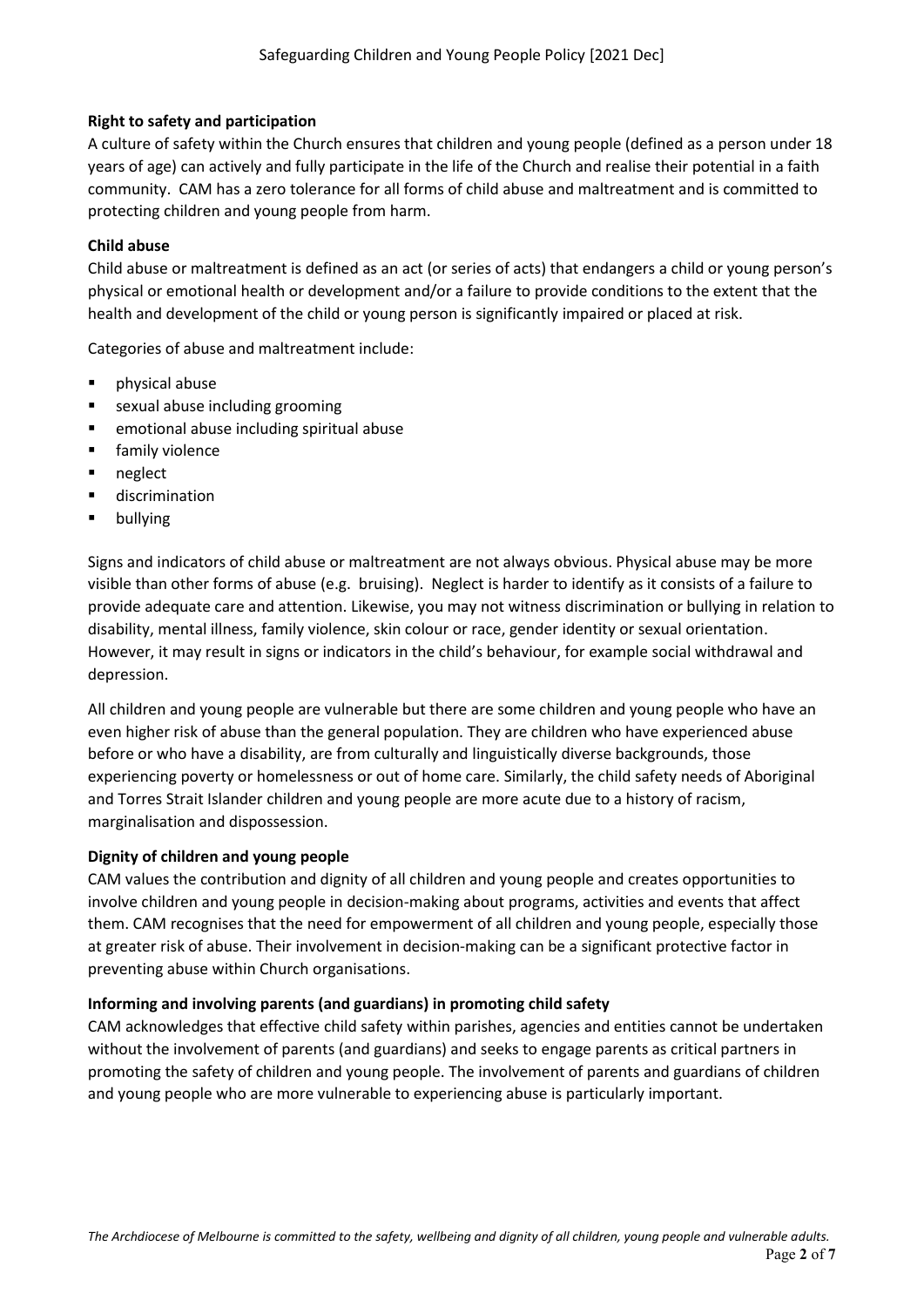## **Safeguarding children and young people within the Catholic Archdiocese of Melbourne**

CAM acknowledges that preventing child abuse requires proactive approaches across policies, procedures and practices consistent with the requirements of the:

- Child Safe Standards and the Reportable Conduct Scheme (Commission for Children and Young People, Victoria)
- National Principles for Child Safe Organisations (Australian Human Rights Commission)
- National Catholic Safeguarding Standards (Catholic Professional Standards Limited)

In fulfilling this responsibility, CAM has developed a comprehensive framework to guide the implementation of child safety policies, procedures and practices within parishes, agencies and entities with the aim of preventing child abuse, empowering children and young people, and responding to concerns, disclosures or allegations of child abuse or child-related misconduct.

This policy provides a broad overview of the framework and should be read in conjunction with supporting resources e.g. implementation guidelines, factsheets, templates.

The application of this policy extends to clergy, employee and volunteer behaviour within the context of their role within the Church: within the physical boundaries of CAM (e.g. churches, parish halls, presbyteries); beyond the physical boundaries including pastoral support, visitation or outreach on nonchurch property (e.g. hospitals, detention centres, prisons, homes), online or via digital environments and while travelling outside the Archdiocese whether locally, interstate or overseas.

## **Safeguarding responsibilities**

Through the Professional Standards Unit, the Archbishop supports and assists parishes, agencies and entities to:

- implement safeguarding practices and processes outlined in this policy
- coordinate the response to allegations and reports of child safety related misconduct and child abuse in relation to clergy, employees and volunteers across the Archdiocese
- monitor and continually improve safeguarding practices and processes.

CAM parish, agency and entity leadership is responsible for ensuring compliance with this policy and relevant procedures and practices within each parish, agency and entity to protect children and young people. The PSU will require the leadership of each parish, agency or entity with its Safeguarding Committee to summarise its compliance with the requirements of this policy on an annual basis.

The Safeguarding Committee established within each parish, agency or entity plays a central role in assisting the parish priest, or agency or entity leader with implementation of the requirements of this policy.

Further, as safeguarding children and young people is a collective responsibility; all persons in ministry, working or volunteering within CAM acknowledge their individual responsibility to comply with clear behavioural expectations to act in manner that is caring, respectful and safe toward children and young people.

**Every member of the clergy, employee or volunteer within the Archdiocese has a moral, legal and ethical responsibility to care for, and promote the wellbeing of children and young people, and protect them from harm or abuse.**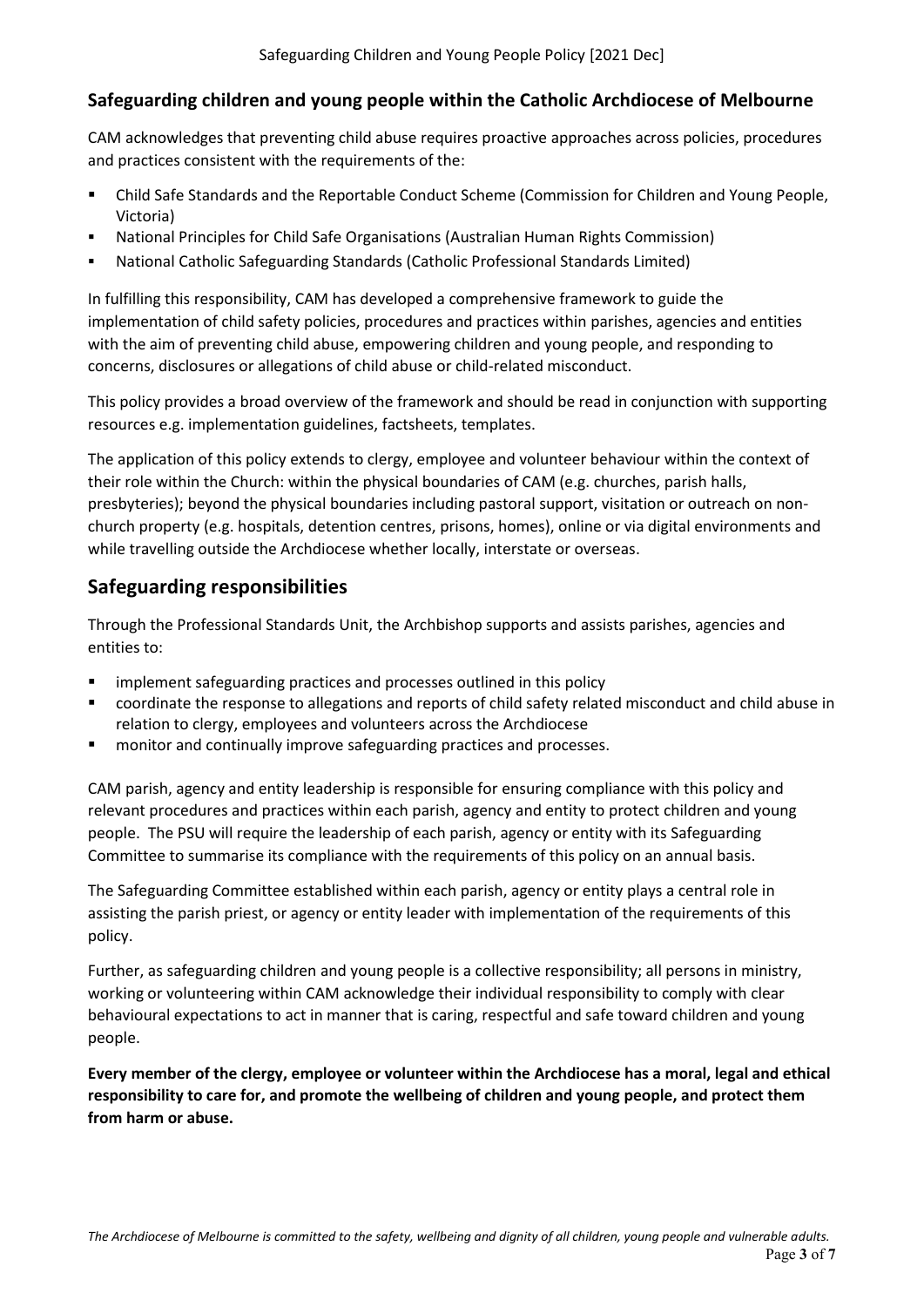This applies to all those involved in Archdiocesan parishes, agencies and entities including:

- clergy, including all canonical administrators of a parish (e.g. bishop, parish priest, assistant priest, migrant chaplains, visiting clergy, priests in residence, supply clergy, deacons)
- Sisters, Brothers and Religious Priests holding an appointment from the Archbishop to undertake work in parish or Archdiocesan entities
- employees (including casual employees)
- lay ecclesiastical ministers including pastoral associates, those engaged in chaplaincy
- **volunteers**
- **seminarians**
- persons residing at the presbytery or on the grounds of the parish, agency or entity
- **students on placement**
- contractors (where applicable)

The CAM Safeguarding Children and Young People Policy parallels the development of similar policies in a range of CAM organisations involved in education, health and welfare. CatholicCare, Catholic Education Melbourne, Catholic systemic schools, Mannix College and Villa Maria Catholic Homes all have safeguarding policies and personnel working or volunteering in these organisations will be guided by these policies and are not bound by the CAM Safeguarding Children and Young People Framework.

## **Safe personnel**

## **Selection, recruitment and screening**

CAM in seeking to provide safe and enriching interactions with children and young people within the context of parishes, agencies and entities, sets out selection, recruitment and screening processes that consider the suitability and appropriateness of persons to work with children and young people in ministry or in an employment or voluntary role to minimise the risk of child abuse occurring.

## **Child safety code of conduct**

A specific child safety code of conduct provides guidance to clergy, employees and volunteers in the context of their involvement with children and young people in their parish, agency or entity role.

## **Induction**

Induction processes incorporate safeguarding awareness to build a foundation of understanding and commitment to the safety of children and young people.

## **Safeguarding Training**

In supporting clergy, employees and volunteers to promote the safety of children and young people and discharge their responsibilities in line with this policy, CAM provides a range of training and education activities that equip clergy, employees and volunteers with the skills and knowledge to promote the safe participation of children and young people.

## **Supervision**

It is a requirement of this policy that those whose roles involve working with children and young people are provided with supervision and support to undertake their role in a manner which promotes the safety of children and young people and enables detection of behaviour that may be detrimental to children and young people.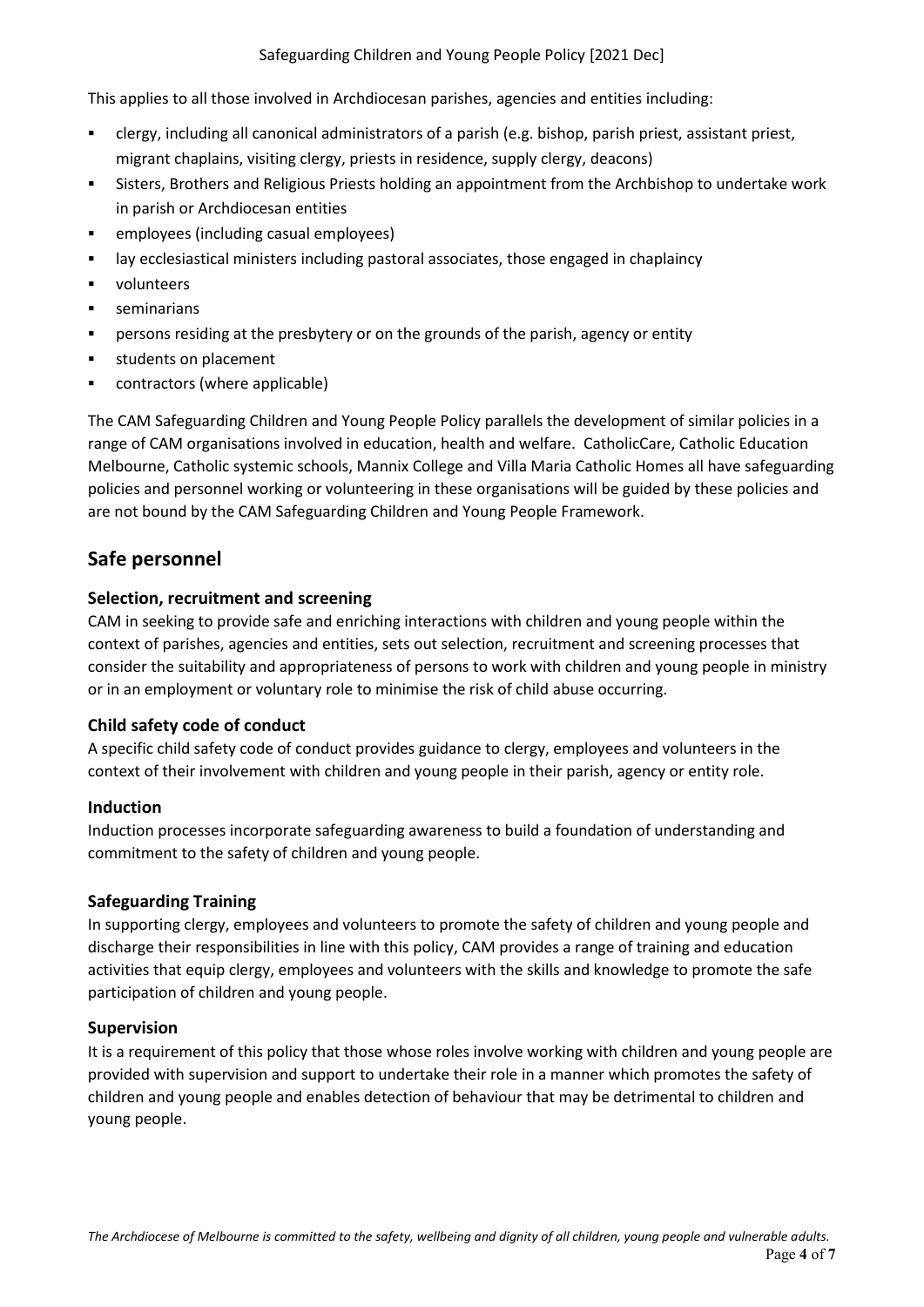## **Safe programs, activities and events**

## **Child safety risk management**

CAM parishes, agencies and entities safeguard children and young people by employing a risk management approach that systemically identifies and assesses risk associated with programs, activities and events involving children and young people to minimise opportunities for harm to occur.

## **Practice and behavioural guidelines**

In addition to risk management process, parishes, agencies and entities utilise guidance provided in practice and behavioural guidelines in relation to conducting programs, activities and events involving children and young people.

## **Responding to and reporting child abuse**

The safety of children and young people is paramount. All concerns, allegations or complaints of child abuse will be taken seriously, and acted upon consistent with the Catholic Archdiocese of Melbourne's moral, ethical and legal obligations to safeguard children and young people.

In Victoria, the following legislation governs how adults should respond to child abuse:

- The *Children, Youth and Families Act 2005* (Vic) defines when a child is in need of protection (s 162) and the mandatory reporting obligations of certain professionals working in our community (ss 182, 184).
- The *Child Wellbeing and Safety Act 2005* (Vic) sets out the Reportable Conduct Scheme.
- The *Crimes Act 1958* (Vic) creates the offences of 'failure to protect' (s 49O) and 'failure to disclose' (s 327) which place additional legal responsibilities in relation to reporting, if a reasonable belief has been formed that a child or young person is at risk of or experiencing child sexual abuse.

CAM acknowledges its moral, legal and ethical duty to effectively respond to and report concerns, allegations or complaints of child-safety related misconduct and/or child abuse to the appropriate authorities such as the Victoria Police, Child Protection (Department of Health and Human Services) and the Reportable Conduct Scheme (Commission for Children and Young People).

Children and young people (and their families) within CAM have information and support to report a concern, allegation or make a complaint through processes that are accessible and respectful.

It is a requirement of this policy that CAM clergy, employees and volunteers, make a report if they have formed a reasonable belief that a child or young person has experienced abuse, is experiencing abuse or is at risk of harm in the course of their ministry or work. Not reporting child abuse or misconduct that places children and young people at risk of harm is a breach of the Safeguarding Children and Young People Policy.

Making a child abuse report involves notifying statutory authorities and the Professional Standards Unit (PSU) of the Catholic Archdiocese of Melbourne in a timely manner (as soon as practicable after forming a reasonable belief, unless the child or young person is in imminent danger).

Reporting to the PSU ensures that parishes, agencies and entities across the Archdiocese report and respond appropriately to concerns, allegations of complaints in relation to safety of children and young people.

All reports are to be documented on the **Child-safety Related Misconduct and/or Child Abuse Report Form**  and emailed to the Professional Standards Unit – [professional.standards@cam.org.au](mailto:professional.standards@cam.org.au) – as soon as practicable.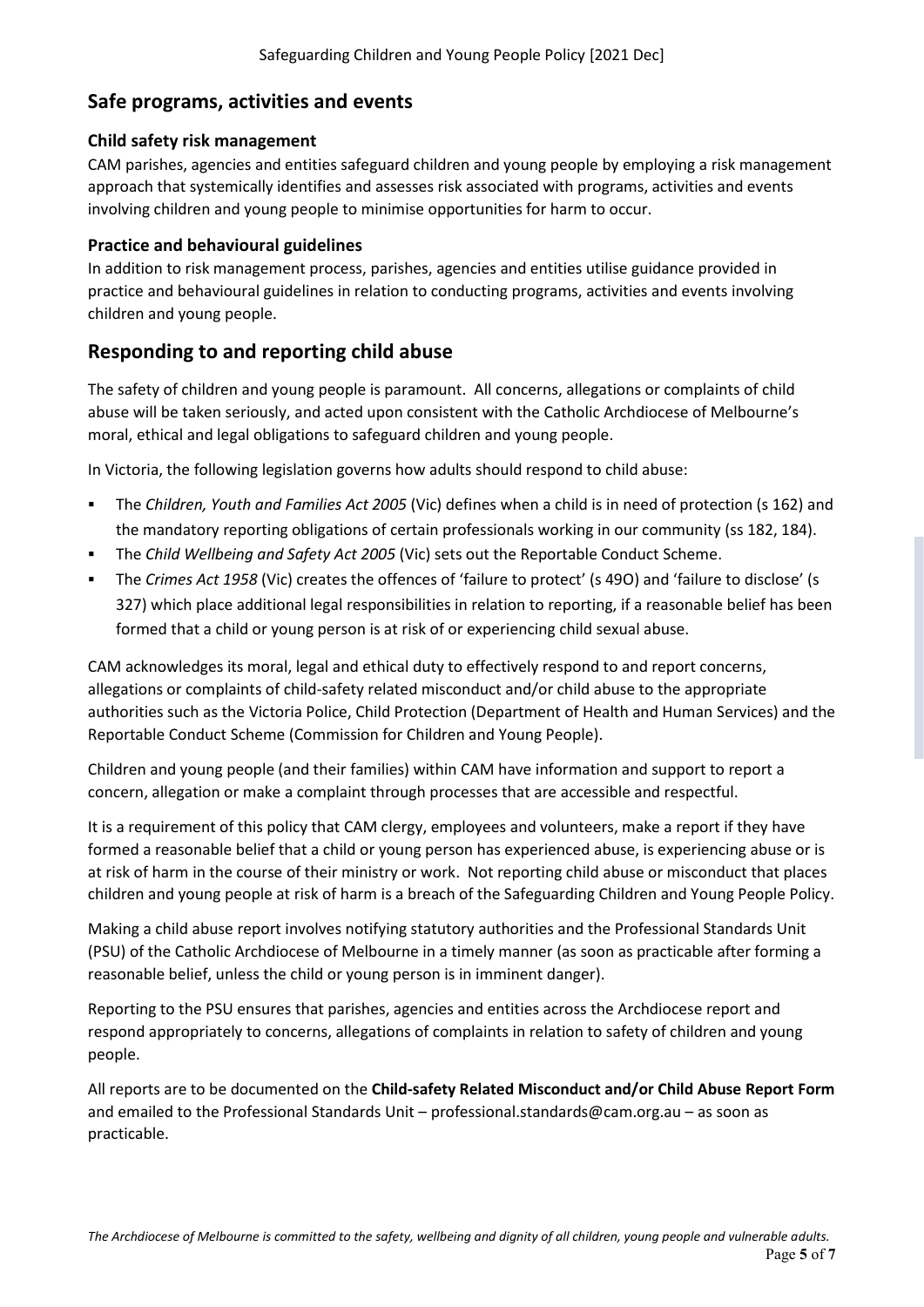In Victoria, alleged child abuse perpetrated by:

- clergy, employees and volunteers is reported to the Sexual Offences and Child Abuse Investigation Team (SOCIT) within Victoria Police
- a family member is reported to Child Protection Department of Health and Human Services (DHHS)
- a child or young person is reported to Child Protection (DHHS) and/or the SOCIT (Victoria Police) (e.g. sexually harmful behaviour, aggression, violence, online exploitation).

### **VICTORIA POLICE**

Sexual Offences and Child Abuse Investigation Team (SOCIT): [www.police.vic.gov.au/content.asp?Document\\_ID=36448](http://www.police.vic.gov.au/content.asp?Document_ID=36448)

#### **CHILD PROTECTION (DHHS)**

North and West (Metro) region: 1300 664 9777 South region: 1300 655 795 East region: 1300 360 391 West (Rural) region: 1800 075 599 After-hours and weekends: 13 12 78

### **PSU's role in relation to reports of alleged child-related misconduct and/or child abuse**

The Professional Standards Unit (PSU) is responsible for coordinating child-safety related misconduct and child abuse reports in relation to the safety and wellbeing of children and young people and liaising with statutory authorities.

The PSU will be guided by the recommendations of Victoria Police and/or Child Protection in relation to any action that may be required to promote the safety of those involved and the integrity of the investigation process.

CAM has a legal responsibility under the Reportable Conduct Scheme to notify current and historical incidents of suspected child abuse or misconduct of clergy, employees and volunteers to the Commission for Children and Young People (CCYP).

Serious misconduct and/or criminal behaviour will be reported to the Reportable Conduct Scheme (Commission for Children and Young People) and/or Victoria Police and be subject to internal investigation and disciplinary action (and/or administrative action subject to the requirements of Canon Law for members of the clergy).

Disciplinary action is determined by the seriousness of the misconduct.

Disciplinary action in the case of employees and volunteers may consist of:

- **•** counselling
- **training**
- **a** a verbal or written warning
- suspension (with or without pay)
- **dismissal.**